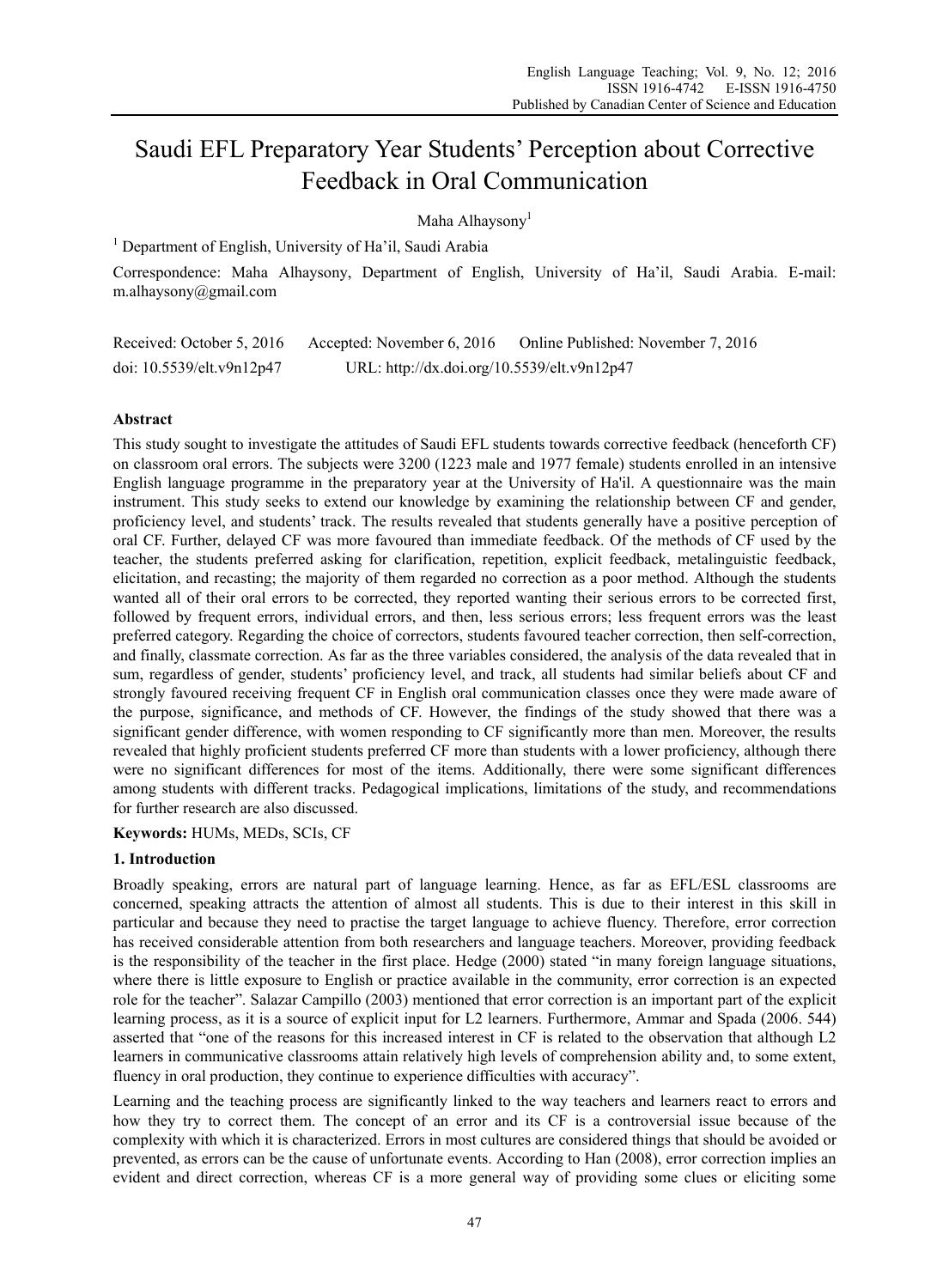correction besides the direct correction made by the teacher.

According to Corder (1997), an error is a deviant form that results from lack of knowledge of a particular form and reflects a learner's current stage in interlanguage development. Many researchers and scientists attempt to set a definition of error, but it still remains problematic. More recently, Elzbieta Tomczyk (2013. 924) stated that "an error is the form of foreign language produced by a learner, which reflects his or her contemporary competence and which does not belong to the target language system". Additionally, she defines error correction as "a reaction to a speaker's utterance by someone who has made an assessment that the utterance itself, or at least the part of it, is linguistically or factually wrong" (p. 925). Moreover, "CF is a means of offering modified input to students that could consequently lead to modified output by the students" (Calsiyao, 2015).

Further, "Error correction is defined as a reaction to a speaker's utterance by someone who has made an assessment that the utterance itself, or at least a part of it, is linguistically or factually wrong" (Elzbieta, 2013). While James (1998) considers correction as the improved version of what the first speaker aimed to say. More recently, Ellis, Loewen and Erlam (2006.340) stated that: "CF takes the form of responses to learner utterances that contain error. The responses can consist of (a) an indication that an error has been committed, (b) provision of the correct target language form, or (c) meta-linguistic information about the nature of the error, or any combination of these".

Calsiyao (2015) asked why language learners commit spoken errors in the target language. Possible reasons include the interference from the native language, an incomplete knowledge of the target language, or the complexity of that target language. Another cause could be fossilization. This occurs when a language learner reaches a satisfactory level of competence in the target language. Further, she raised another question addressing the reasons that teachers need to correct oral errors. In fact, there are several reasons. First, correction permits the learner to comprehend completely how much they have improved in learning the target language. Second, when a learner is corrected, s/he gains a better understanding how the target language works. Last, the confidence of the student is strengthened by CF because they know that they can rely on the teacher to check their expressions.

According to Truscott (1999), the correction of spoken errors does not improve learners' ability to speak more accurately, and foreign language teachers should abandon the correction of these errors. Along the same line, Harmer (2001) noted that "when students are in the middle of a speaking activity, over correction may inhibit them and take the communicativeness out of the activity. On the other hand, helpful and gentle correction may get students out of difficult misunderstandings and hesitation". This is consistent with Pouria Aghaei (2013) who noted that "providing CF is an important part of any EFL education because it is exceedingly helpful to learners in ensuring that they are learning and internalizing the correct version of target language forms". What makes the issue of providing CF even more complicated is the fact that it requires a range of quick decisions that a teacher needs to make after having noticed an error in a student's utterance.

There are few studies on the attitudes of learners and educators with regard to oral CF. This needs to be explored to have a scientific basis to address issues regarding CF. Moreover, to the best of the researcher's knowledge, there has thus far been no study to address gender or track as different variables that might affect CF. Further, no study has been conducted in Saudi context.

#### **2. Literature Review**

One of the recent issues in teaching speaking skills around the world has been the role of CF in learner uptake, defined as learners' reaction to the teacher's feedback. The research on CF has centred on its necessity and frequency, timing, methods, types of errors, and correctors. Research on CF has gained prominence in the domain of L2 acquisition because it plays a crucial role in developing L2 acquisition theories as well as teaching second languages.

There has been much discussion on errors and their correction in the foreign language classroom because attitudes of both teachers and students differ regarding errors. In fact, error correction is an important part of the explicit learning process because it is a source of explicit input for L2 learners (Salazar, 2003).

The vast majority of studies that have examined learners' preferences for correction have focused on written errors. However, a very small body of research has investigated learners' preferences/perceptions about the correction of spoken errors (Oladejo, 1993; Bang, 1999; Katayama, 2007). To the best of the researcher's knowledge, there are few studies that had been conducted on learners with different proficiency levels. Additionally, none of the studies conducted previously have examined learners' beliefs/preferences concerning correcting spoken errors with regard to the Saudi context, gender, or track. Hence, our study will focus on the above unexamined context.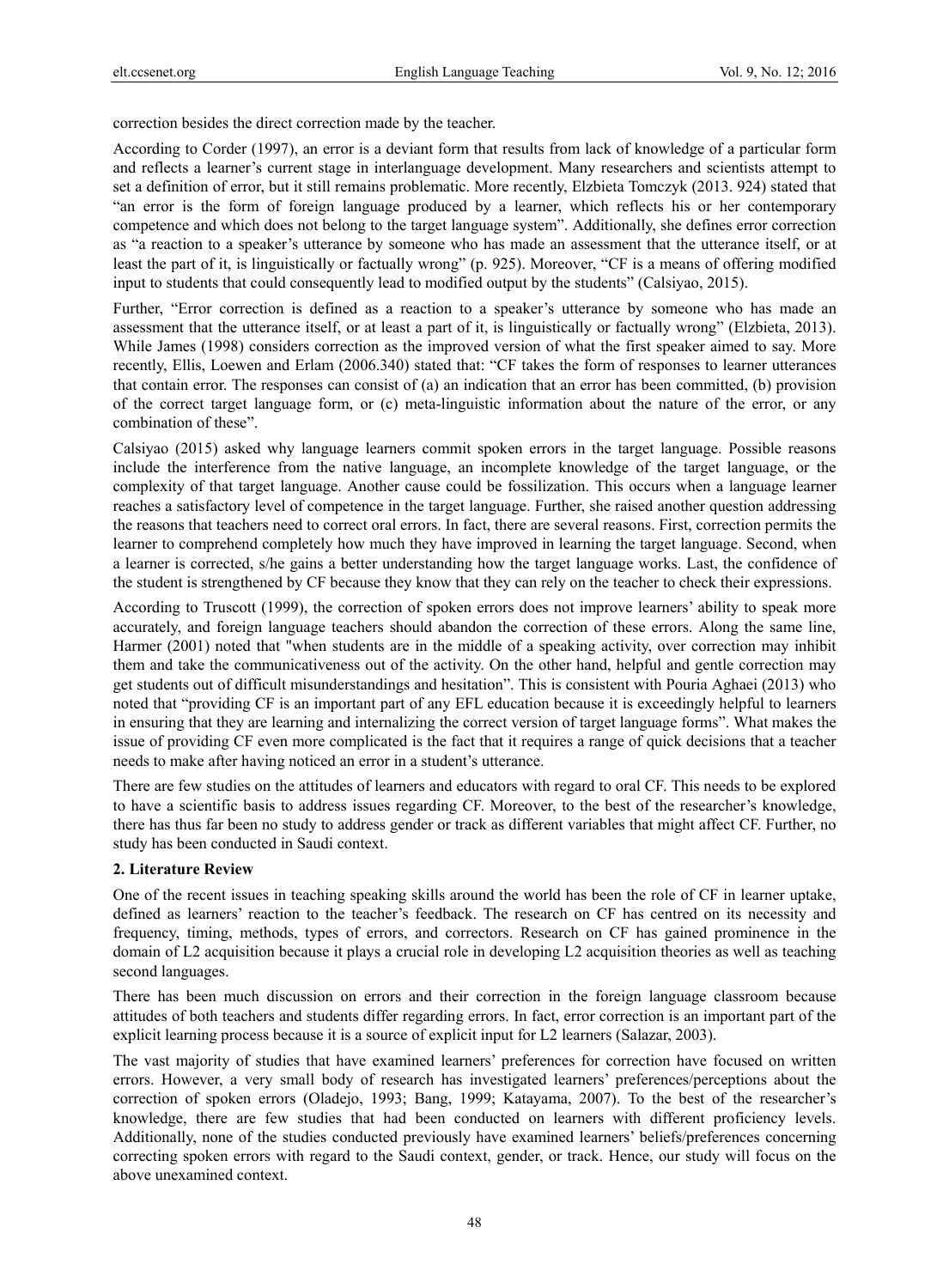There are a number of issues related to CF. Hence, we present a summary of the main issues concerned with the provision of oral CF.

## *2.1 CF and Proficiency*

Proficiency level in a foreign language is known to play an important role in the level of anxiety and self-confidence in oral communication performance. DeKeyser (1993) investigated the effect of error correction on L2 grammar and oral tests by Dutch-speaking high school students learning French as a second language. He found the effect of error correction was determined by individual learner characteristics that included achievement levels and anxiety. For instance, high-achieving students did better on a grammar test after error correction than lower-achieving students. At the same line, Lin and Hedgcock (1996) investigated the effect of error correction on students' repair as a function of learners' proficiency levels. The participants were four highly proficient university students with extensive formal training in Spanish and four Chinese immigrants to Spain with low proficiency. Data were collected using interviews. The results showed striking differences in error recognition and error repairs between the two groups. The highly proficient group of students noticed error correction and successfully repaired their errors, whereas the immigrants with low proficiency showed little sensitivity to error correction.

MacIntyre (2007) noted that learners at lower levels are expected to be more hesitant and anxious during oral communication. Additionally, any attempt at CF for their errors may decrease their motivation and willingness to communicate in the target language.

Genc (2014) conducted a study on ninety randomly selected Turkish EFL learners attending intensive English courses at a private institution. Forty-two subjects were at the low proficiency level and forty-eight of them were high-level students. Data for the study were collected through a questionnaire (Fukuda, 2003) that was administered to all ninety subjects. The aim of the study was to investigate the preferences of Turkish learners of English for the correction of spoken errors. The data revealed that both groups of students preferred receiving CF for spoken errors. However, significant differences were found between low- and high-level students regarding the types of spoken errors, the time, the methods and the source of corrective feedback. In other words, in terms of the time of correction, 84.1% of high-level students agreed to be corrected after they finished speaking, while low-level students did not want to receive CF after the day's lesson. Moreover, regarding the type of errors to be corrected, 79.1% of high-level students reported that they "always/usually" wanted frequent errors to be corrected. On the other hand, 95.2% of the low-level students wanted serious spoken errors to be "always/usually" corrected. Furthermore, in terms of methods to treating errors, the findings revealed that the most preferred methods of error correction for high-level students were "repetition" and "clarification request", while low-level students preferred "explicit treatment" and "repetition" more than other types of error treatment. According to the preferred source for the correction of spoken errors, the study noted that 95.7% of high-level students preferred a native English speaking teacher to correct their spoken errors with the second preference being self-correction (78.7%). On the other hand, the most preferred source of correction for low-level students was Turkish speaking teachers (80.9%) with the next favourable source being self-correction (73.8%).

## *2.2 Student Perceptions of CF*

Generally speaking, most, if not all, researchers agree that a large majority of students express a desire to receive CF. Students look forward to the correction of their errors and are frustrated or resentful when they are ignored or only tolerated. Uncorrected errors can serve as an input model for the class, which is very dangerous. Other students will acquire incorrect input; when errors are corrected, it hastens language acquisition by giving information about the rules and limits of language use. For example, Truscott (1999) investigated the perception of learners regarding CF. He found that the majority of the students in his study believed that their teachers should correct their oral errors in the classroom.

The literature on students' perceptions regarding error correction is limited in both ESL and EFL research (e.g., Cathcart & Olsen, 1976; Chenoweth, Day, Chun, & Luppescu, 1983; Oladejo, 1993; Bang, 1999). Chenoweth et al. (1983) examined adult ESL learners' attitudes towards interaction with native-speaking friends. They found that these learners with different cultural backgrounds had positive attitudes towards error correction. This correlates with the study of McCarger (1993) who investigated adult ESL learners' preference for error correction in his study of cultural differences in teacher and student role expectation. Moreover, Katayama, A. (2007) held a study on 588 EFL students at several Japanese universities using a questionnaire. The results showed that the students had strongly positive attitudes towards CF and that they wanted their errors to be corrected all the time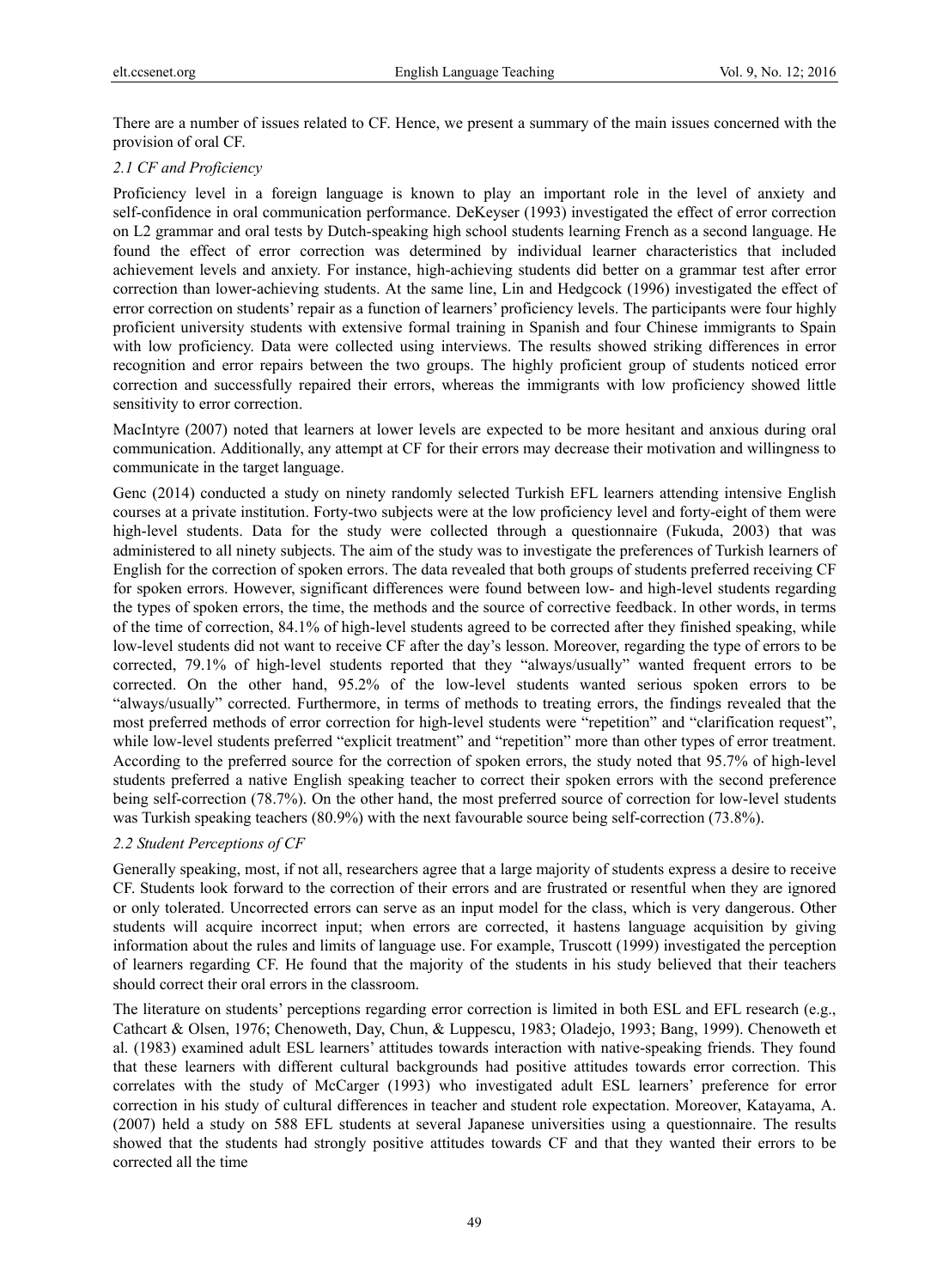# *2.3 Types of oral CF Methods*

Lyster and Ranta (1997) observed a variety of lessons in four different classrooms representing two types of immersion programmes. Data were collected in one fourth-grade class in an early total immersion school and in three classrooms in a middle immersion school. The data analysis yielded six different feedback types:

1) Explicit correction: clearly indicating the error with the correct form provided by the teacher.

2) Recast: Without directly indicating that the student's utterance was incorrect, the teacher implicitly reformulates the student's error or provides the correction.

3) Clarification request: by using phrases such as "Excuse me?" or "I don't understand," the teacher indicates that the message has not been understood or that the student's utterance contained some type of mistake and that a repetition or a reformulation is required.

4) Metalinguistic clues: without providing the correct form, the teacher poses questions or provides comments or information related to the formation of the student's utterance.

5) Elicitation: the teacher directly elicits the correct form from the student by asking questions (e.g., "How do we say that in Arabic?"), by pausing to allow the student to complete the teacher's utterance (e.g., "It's a..") or by asking the student to reformulate the utterance (e.g., "Say that again."). Here, the question differs from those that are defined as metalinguistic clues in that they require more than a yes/no response.

6) Repetition: the teacher repeats the student's error and adjusts intonation to draw attention to it.

Yao (2000) added body language as another method. Moreover, Sheen (2011) added explicit correction with meta-linguistic explanation: the correct of the form and a meta-linguistic comment about the form are provided.

Several studies on types of CF have been made by language analysts, and each of them found different methods to be effective in different situations. One of the prominent studies on CF was conducted by Lyster and Ranta (1997), who proposed a framework for several different approaches to CF provided by the teacher. In this framework, six different approaches to feedback were proposed: explicit correction, recast, clarification request, metalinguistic feedback, elicitation, and repetition.

Panova and Lyster (2002) confirmed the results in an adult ESL classroom in which recast was the most frequently used type of CF. Further, Katayama, A. (2007) found that the most favoured correction method was giving the student a hint that might enable that student to notice the error and self-correct.

Tsang (2004) investigated the occurrence of CF, the relationship between CF and types of learner errors, such as grammatical and phonological errors. The participants in his study were 481 secondary school students learning English in Hong Kong. The results revealed that the most frequent student-generated repair occurred in repetition and elicitation and the least repairs occurred with recast and explicit correction.

Park, G. (2010) did a study investigating students' preference of CF with 51 university students taking English conversation in the EFL context of Korea. Two instruments were used: the questionnaire for CF Approach (QCFAs) and the Test of English for International Communication (TOEFIC). The findings noted that the students chose – in the order of their preference – the recast method, explicit correction, elicitation, repetition, and the clarification request method. Haghani (2012) probed the effectiveness of different types of corrective feedback. He found that among the implicit methods of CF, elicitation proved to be the most effective, which is at odds with the results of Lyster and Ranta (1997) that found recast to be the most common form. This finding conforms with the result of the study of Mendez and Cruz. (2012), which was conducted at a Mexican university. This university offers English as Foreign Language (EFL). Fifteen students participated in the study. Semi-structured interviews and a questionnaire were used to collect data. The results showed that the students' favourite oral CF method was recasting, followed by grammatical explanations, gestures, and finally clarification requests. Further, Aghaei (2013) suggested a positive and favourable attitude towards error correction in the form of recast and explained that recast can have a positive effect on the quality of EFL students' oral output. In contrast, Tomczyk (2013) conducted a study on 250 secondary school students. Two methods of data collection were used: questionnaires and observations. The findings of the study supported the technique of indicating the noticed error by means of gesture and asking for the correction from the student who committed the given error. Another method preferred was indicating an error using repetition with a rising tone while waiting for the student who has made the error to correct it. Most recently, Zhang & Rahimi (2014) conducted a study on 160 Iranian EFL learners in three language institutes in the centre of Iran. Questionnaires supplied the data. The results indicated that according to CF methods, explicit feedback and metalinguistc feedback were the most effective methods of CF, and elicitation, recast, repetition and clarification request were the second most effective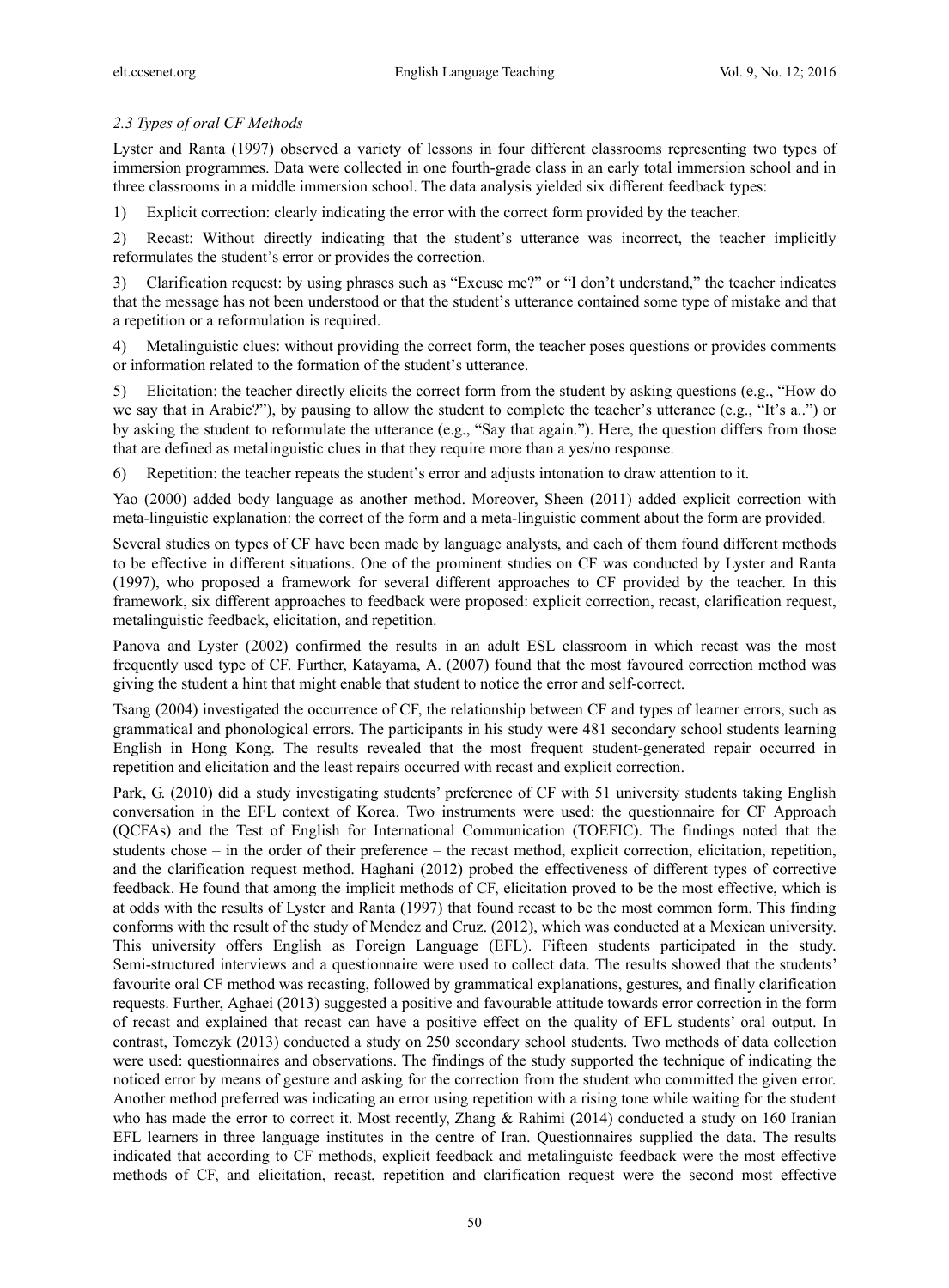methods. Another study was conducted by Calsiyao (2015) in which 365 students of Kalinga-Apayao State College provided data on their preferences towards CF on classroom oral errors. The questionnaire was the main instrument. The result revealed that the students preferred the recast, explicit, and explanation methods.

# *2.4 When to Use CF*

CF can be provided immediately after the error has been made, or it can be delayed until later, after the communicative activity in which the learners are engaged is finished. Hence, determining the right time to give CF has been analysed by linguistic researchers. Researchers such as Kavaliauskiene, Anusiene, and Kaminskiene (2009) noted that during communication activities, teachers should not interrupt students just to give error correction because interruption may raise stress levels and hinder communication. These researchers recommended that errors should be dealt with later. This concurs with Otavio (2010), who stated that delayed CF has a positive effect on fluency and accuracy. In sharp contrast, Mendez and Cruz (2012) found that students prefer the instructor to provide CF immediately after the error has been made. Such a finding is in line with the findings of Aghaei (2013) that students agreed or strongly agreed that all errors in speaking should be corrected even if the correction interrupts their flow of communication. This might be due to those students' preference for accuracy over fluency or at least their parallel attention to accuracy and fluency at the same time. This finding is also in line with Tomczyk (2013), who stated that the most crucial argument in favour of CF is that errors have to be eliminated as soon as possible, before habit-formation takes place and the wrong forms become part of the students' interlanguage. Additionally, this agrees with Zhang and Rahimi (2014), who found that participants favoured immediate rather than delayed CF Calsiyao (2015) also noted that students do not mind if the teacher does the correction while they are reciting in the classroom.

## *2.5 Types of Errors to Correct*

Broadly speaking, teachers should not attempt to correct every error in oral communication. "Correcting all errors made by a student gives a real picture of the extent to which the student needs remediation. When the learner takes this seriously, he may be overwhelmed by the number of his errors and see his performance a failure." (Calsiyao, 2015). Hendrickson (1978) explained that learners do not like to be corrected for each minor error they make. This practice ruins their confidence in using the target language. Mendez and Cruz (2012) mentioned that when dealing with errors, language instructors have to make many decisions, and one of these is the type of error to correct. However, sometimes some types of errors are neglected to some extent, or only the most "serious" errors are corrected. Further, Zhang and Rahimi (2014) found that "serious spoken errors that may cause problems in a listener's understanding" gained the greatest attention, and "frequent errors" and "individual errors" gained the second greatest attention, while "infrequent errors" received the lowest attention. According to Calsiyao (2015), there is inconsistency in the response of the students as to the types of errors that should be corrected. At the beginning, they said that all their spoken errors should be corrected by the teachers, but later, they said that only those that impede communication should be corrected.

## *2.6 Choice of Correctors*

Another corollary of cardinal importance in the process of CF is the question of who should provide the correction. The findings of Tomczyk (2013) revealed that the majority of the students considered a teacher to be the person who was supposed to correct them, whereas peer correction was not appreciated by the students. Additionally, they did not seem to prefer self- correction because only 17.2% of them wanted the opportunity for this type of correction. This finding comes in line with Aghaei (2013), who stated that the majority of students reported that they either agreed or strongly agreed that if they were not corrected by the teacher, their oral output would become less accurate. This finding was also supported by Zhang and Rahimi, (2014) whose results revealed that teachers' CF was most highly valued by the students, while their classmates' CF had the second highest value: and self-correction was the least favoured CF. This is consistent with Calsiyao (2015), who found that the teacher was the most preferred by the students to correct their spoken errors. They also had positive attitudes towards peer correction and self-correction.

## **3. Methodology**

The current study was undertaken to investigate the students 'perception about CF in oral classroom activities and other issues addressing error corrections, such as when corrections should have been made, how errors should be corrected, what errors should be corrected, and who should do the correction. Finding answers to these questions from the point view of the learners may be able to guide teachers in how to handle CF in a manner beneficial to the language learners.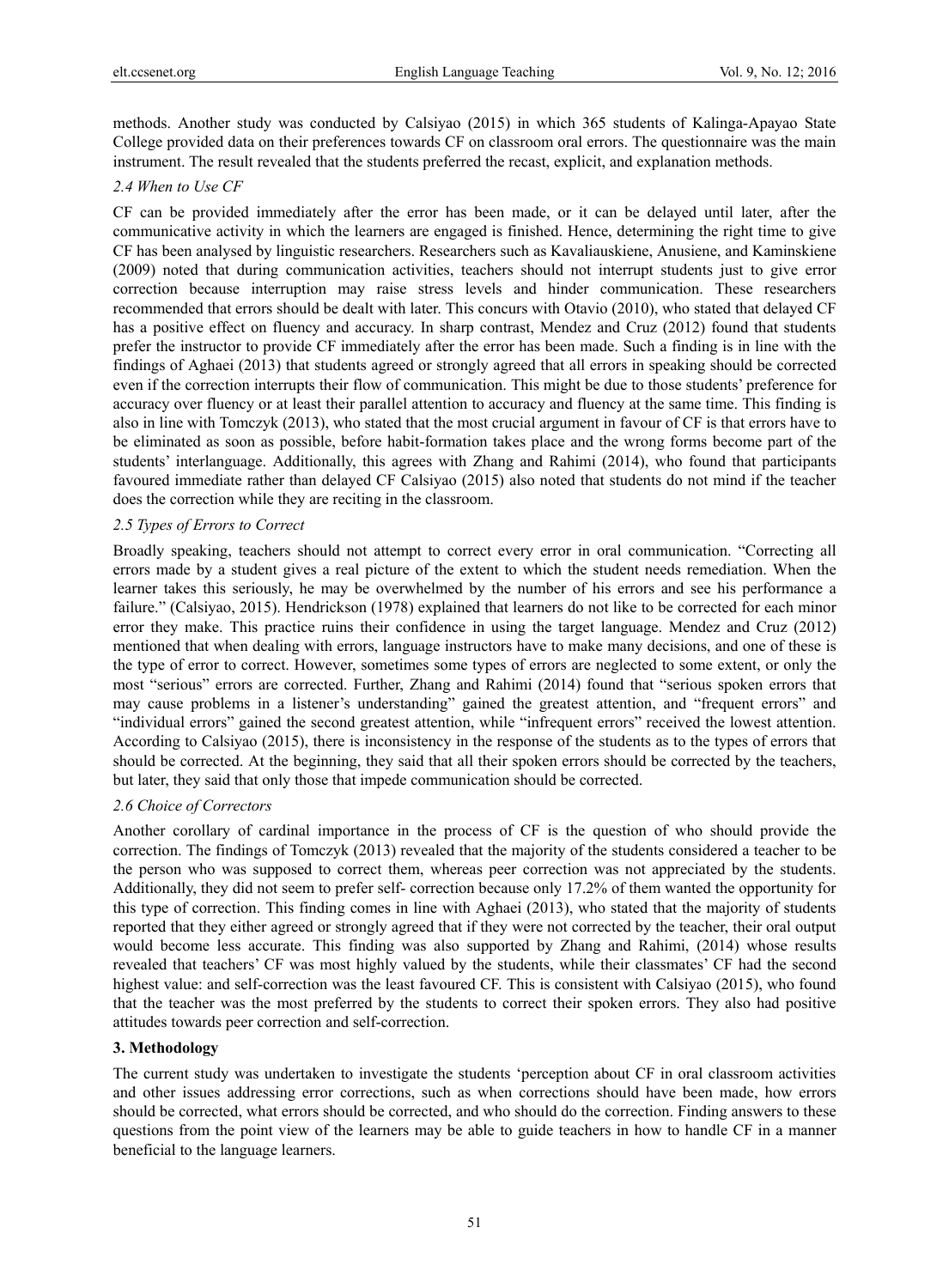## *3.1 Subjects*

The target participants in the study were 3200 (1223 male and 1977 female) Saudi EFL students enrolled in an intensive English language programme in the preparatory year at the University of Ha'il. Upon enrolling in the intensive English program, they sat for a placement test to determine their appropriate level. The main goal of the preparatory year is to prepare the students for university undergraduate courses. Therefore, the learning objectives of the course are based on helping learners to develop their communicative, general and academic English skills. The programme has four levels from level one, which is for true beginners, through level four, which is the highest level students should complete before moving to an undergraduate university course. As a results, some students start at advanced levels, while others may be placed in lower levels. This means that not all the students follow the same linear path from the lowest to the highest levels. The curriculum in level four is established according to the student's track. If they are in the medical track, the content of the course will be medical English to prepare them for the health science colleges. On the other hand, if the student is in the science track, level four will focus mainly on ESP English to help them when they move to science and engineering colleges. Furthermore, the humanities track students are supposed to study academic English in level four to enable them to cope with their undergraduate course when they move to the humanities and social sciences colleges.

#### *3.2 Instruments*

## 3.2.1 Student Questionnaire

The purpose of the questionnaire is to gather information about oral (CF), students' preferences, when to correct, methods of CF, types of errors to be corrected, and who to correct. The questionnaire was constructed on the basis of a careful examination of previous questionnaires such Park (2010); Mendez and Cruz (2012); Aghaei, P. (2013); Tomczyk (2013); Rahimi and Zhang (2014); and Calssiyao (2015). It had some content validation by two refereed professors in applied linguistics. The Arabic version of the questionnaire was discussed and checked by professional Arabic teachers to avoid any ambiguity in the wording of the questionnaire, which could lead to problems of interpretation on the part of the respondents, and to ensure content validity. The questionnaire consisted of 21 items. An internal reliability analysis was performed using alpha to determine the extent to which the items on our questionnaire are related to each other. Alpha shows the internal consistency based on the average inter-item correlation. The internal reliability for our questionnaire was .87.

#### *3.3 Procedure*

The questionnaire was uploaded on the students' e-services system. This system is designed mainly for preparatory year students and teachers, and other students and teachers at the university cannot log onto the system. The students log into this system using their usernames and passwords to check their records in their courses on daily basis. We made arrangements with the database administrator (DBA) to upload the questionnaire and give the students the choice to either fill out the questionnaire or skip it. Once a student answered or skipped the questionnaire, it was not shown to him again. It was uploaded in the second semester (2014-2015) for one week. The students were told on the front page that there were no right or wrong answers to any question and that their confidentiality was secured and their responses would be used for research purposes only. They were also informed that while their participation would not affect their grades, they still had the option not to participate.

Data were analysed using SPSS 19.0. Frequency, means and standard deviation, Two-way repeated measure ANOVA tests. A p-value less than 0.05 was considered significant.

#### *3.4 Research Questions*

In the current study, according to the study's variable (language proficiency, gender, track), certain questions need to be answered. They are as follows:

- 1) What do the students think about CF?
- 2) How often do the students want their oral errors to be corrected?
- 3) When should students' errors be corrected?
- 4) How should students' errors be corrected?
- 5) What are types of student oral errors should be corrected?
- 6) Who should correct the errors?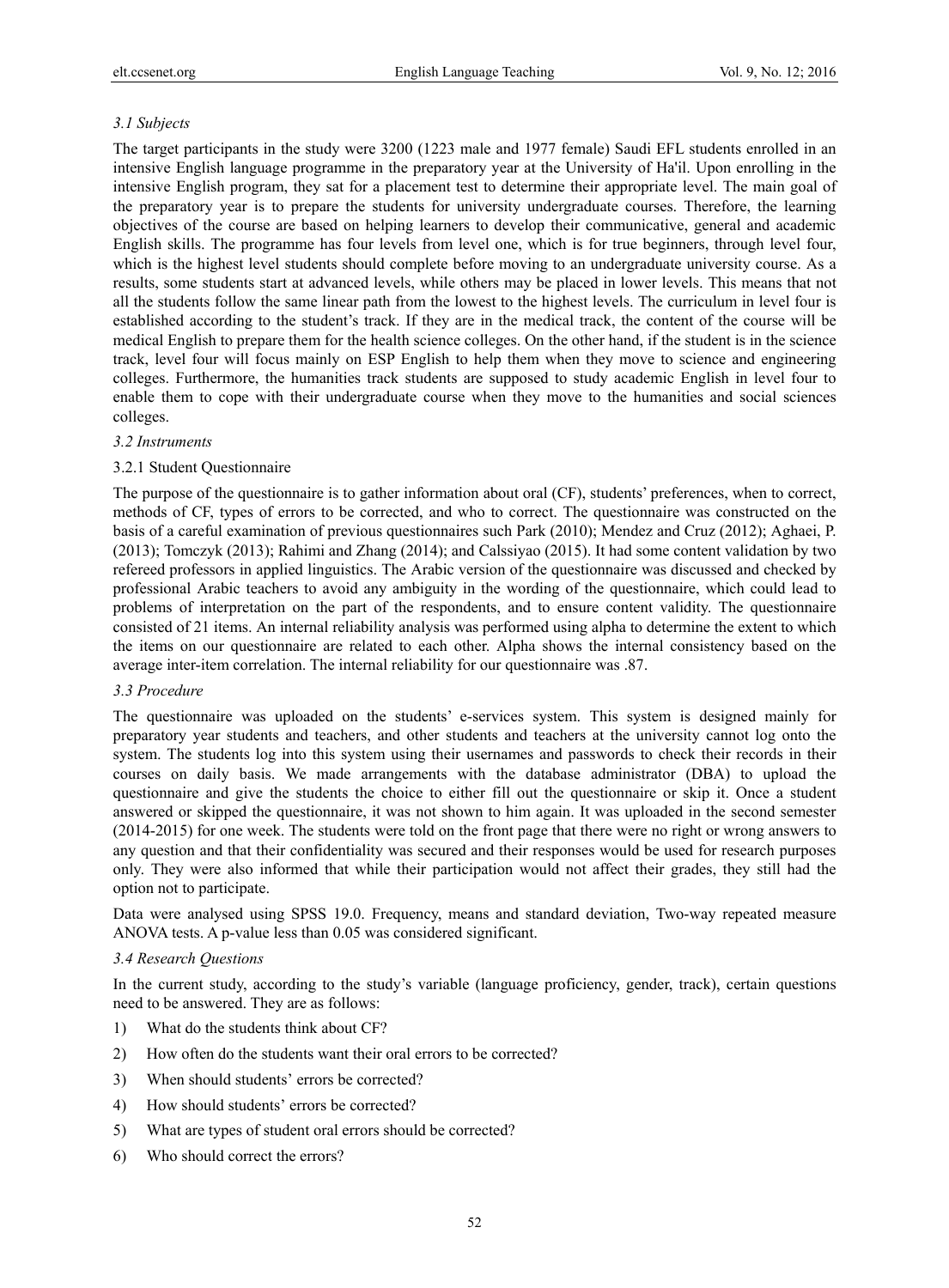## **4. Results and Discussion**

This section details the results, provides an interpretation of the findings of the study and gives a report and analysis of CF among Saudi EFL students in the preparatory year at the University of Ha'il. Then, the discussion focuses on the interpretation of the relationship between CF and proficiency levels, gender, and track.

## *4.1 Importance of CF*

The first query involved the students' disposition towards the statement "I want to receive CF when I make mistakes" and provided an answer for Research Question 1: what do the students think about CF?

|  | Table 1. Importance of CF |  |
|--|---------------------------|--|
|--|---------------------------|--|

| <b>Statement</b>                          | Mean | SD    | Gender    |      | Level   |  | track      |      |
|-------------------------------------------|------|-------|-----------|------|---------|--|------------|------|
|                                           |      |       | t-value p |      | t-value |  |            |      |
| I want to receive CF when I make mistake. | 3.43 | 1.397 | $-3.820$  | .001 | 1.085   |  | .278 3.459 | .032 |

Table 1 reports the results for the students' overall preference towards the correction of spoken errors. As Table 1 illustrates, the responses show that the students have a positive attitude towards CF with an overall mean of 3.43 and standard deviation 1.397. This result is in line with Genc (2014), Zhang et al. (2014), and Calsiyao (2015). Referring back to Table 1, there is a significant difference that can be observed between male and female, t-value -3.820, p. 001 (male: mean 3.31 and standard deviation 1.471 and female: mean of 3.50 and standard deviation 1.344). Such results might refer to the opinion that women are usually more keen to learn more accurately than men. Furthermore, as far as proficiency level is concerned, the results revealed that there is no significant difference between high and low levels of proficiency among students, as students in both groups, regardless of their proficiency level, were in favour of receiving CF (t-value 1.085, p. 278). This concurs with what Genc (2014) found. Data obtained from ANOVA showed that there is a significant difference among students according to their track, F. 3.459, p .032. To know exactly where the difference lies, we ran the Tukey test and found that the difference is between humanities track (HUMs) and Medical track (MEDs) (p= .027). The reason seems to be that medical students have a very strong motivation to learn, as they will join health science colleges when they finish their preparatory year. Moreover, they have scored high grades on high school aptitude and achievement tests and this enabled them to be accepted in the medical track.

## *4.2 Frequency of CF*

In this section, the results show the students' responses towards Research Question 2: how often do the students want their oral errors to be corrected?

| $14016$ $\angle$ . The Hequelly Of CF                                                                  |         |                 |  |           |            |      |
|--------------------------------------------------------------------------------------------------------|---------|-----------------|--|-----------|------------|------|
| Statement                                                                                              | Mean SD | Gender<br>Level |  | Track     |            |      |
|                                                                                                        |         | t-value p       |  | t-value p | F          |      |
| How often do you want your teacher to give $3.33$ 1.316 -3.627 .001 -.470<br>CF in your spoken errors? |         |                 |  |           | .638 3.422 | .033 |

Table 2. The frequency of CF

Table 2 demonstrates the frequency of receiving desired oral feedback in classroom. The results reveal that most of the students state that they want their spoken errors to be corrected always with mean 3.33 and standard deviation 1.316. This might be because the students recognize the importance of oral CF, as illustrated in the above section. The finding here conforms with the results of some studies such as Katayama (2007); Aghaei (2013); Salima (2014); Genc (2014); and Calsiyao (2015). Here also, the results show that there are significant differences according to gender (t-value= -3.627, p= .001) and track (F= 3.422, p= .033), while there is no significant difference regarding the proficiency levels (t-value= -.470, p= .638). In other words, women reported that they always want to have CF more than men (male: mean 3.22 and standard deviation 1.397 and female: mean of 3.39 and standard deviation 1.260). According to the track, to know exactly where the difference lies, we ran the Tukey test and found that the difference is between SCIs and MEDs on one hand and HUMs on the other hand. This means that SCIs and MEDs prefer to receive CF more than HUMs. This result supports the argument mentioned in the previous section concerning the strong motivation that MEDs and Science track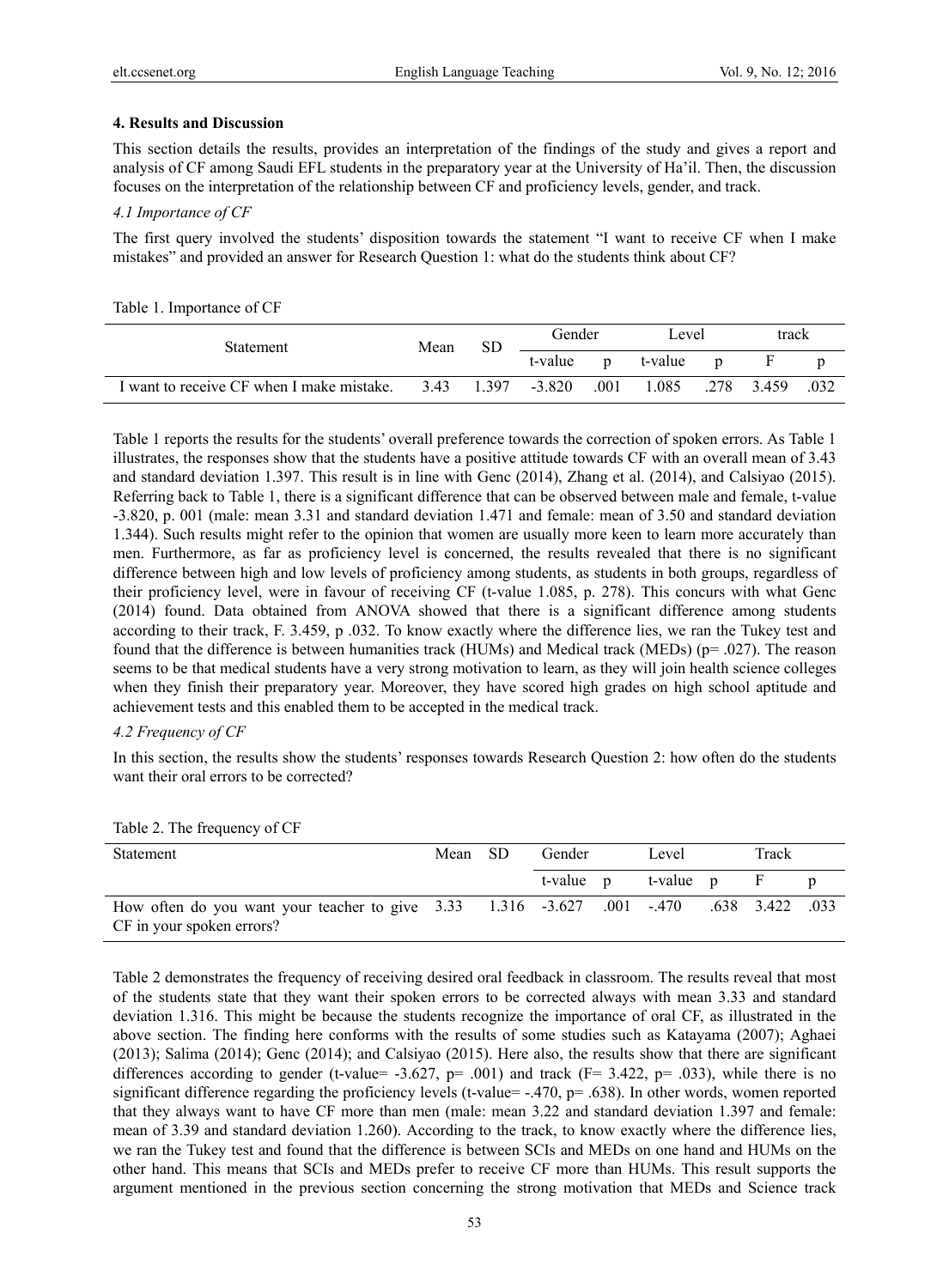(SCIs) students have. They are so keen to improve their English and widen their knowledge in English language.

#### *4.3 When Oral Errors Should Be Corrected*

This section illustrates the students' responses towards Research Question 3, which addresses the timing of CF by asking when should students' errors should be corrected, as observed in Table 3 below.

| Table 3. When to use CF           |      |         |          |      |         |      |         |      |
|-----------------------------------|------|---------|----------|------|---------|------|---------|------|
| <b>Statement</b>                  | Mean | SD      | Gender   |      | Level   |      | Track   |      |
|                                   |      |         | t-value  | p    | t-value | p    | F       | p    |
| Immediate CF                      | 2.77 | 1 207   | $-2.348$ | .019 | 2.758   | .006 | .190    | .827 |
| CF at the end of the class        | 292  | 1 2 5 9 | $-2937$  | .003 | 1.503   | .133 | 1 2 1 7 | .296 |
| CF after students finish speaking | 3.08 | 1 278   | $-3.971$ | .001 | .168    | .867 | 2.376   | .093 |
| CF after the activity             | 2.91 | 1.208   | $-2.166$ | .030 | .412    | .680 | .429    | .651 |

As shown in Table 3, the majority of students state they want their error to be corrected after they finish speaking (mean 3.08 and standard deviation 1.278), then at the end of the class and finally after the activity (mean 2.92 and standard deviation 1.259; mean 2.91 and standard deviation 1.208, respectively). Thus, it is clear that they do not want their errors to be corrected as soon as errors are made (mean 2.77 and standard deviation 1.207). This result goes in line with what Genc (2014) found. However, such a result appears to be inconsistent with what other studies found, such as Tomczyk (2013); Aghaei (2013); and Calsiyao (2015). Possible explanations can be offered for this finding. First, the participants study English in an EFL setting and do not need it for daily life. Second, the participants in this study are preparatory year students.

Moreover, as far as gender being considered, the findings revealed that there are significant differences between men and women in all the above statements (CF after finish speaking, t-value= -3.971, p= .001; CF at the end of the class, t-value=  $-2.937$ , p= .003; CF after the activity, t-value=  $-2.166$ , p= .030; immediate CF, t-value=  $-2.348$ , p= .019). Additionally, the women here seem to have the above timing for CF more than the men (male: CF after finish speaking, mean 2.97 and standard deviation 1.369; CF at the end of the class, mean 2.84 and standard deviation 1.334; CF after the activity, mean 2.85 and standard deviation 1.306; immediate CF, mean 2.71 and standard deviation 1.282; female: CF after finish speaking, mean 3.15 and standard deviation 1.214; CF at the end of the class, mean 2.98 and standard deviation 1.208; CF after the activity, mean 2.94 and standard deviation 1.142; immediate CF, mean 2.81 and standard deviation 1.157). Further, by looking at proficiency levels, the results demonstrate that there is only a significant difference in immediate CF (t-value=  $2.758$ , p= .006), while there are no significant differences in other statements. In other words, highly proficient students want to receive CF as soon as the errors are made more than low-proficiency students (highly proficient students: mean 2.82 and standard deviation 1.193 and low-proficiency students: mean of 2.70 and standard deviation 1.223). The reason behind this might be related to the fact that highly proficient students are more confident than low-proficiency students and their errors are fewer than less proficient ones. Such a result is supported with the result of the study of Genc, Z. (2014). Additionally, there are no significant differences among students according to their track.

#### *4.4 Methods of CF*

This section addresses Research Question 4: how should students' errors be corrected? The answer for this question is shown in the table below.

54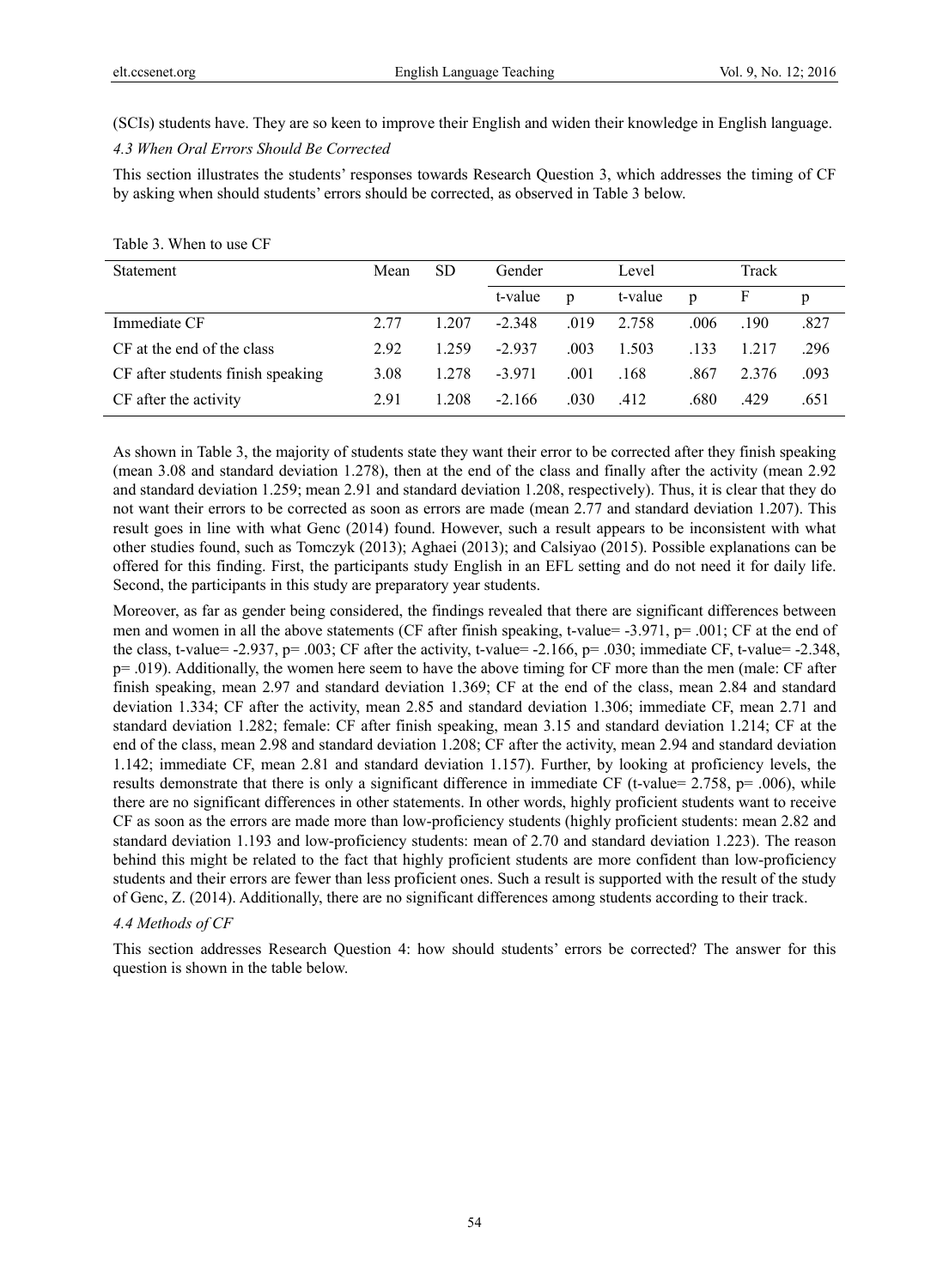| <b>Statement</b>        | Mean | <b>SD</b> | Gender   |      | Level   |      | Track |      |
|-------------------------|------|-----------|----------|------|---------|------|-------|------|
|                         |      |           | t-value  | p    | t-value | p    | F     | p    |
| Clarification request   | 3.23 | 1.310     | $-5.145$ | .001 | 1.520   | .133 | 4.638 | .010 |
| Repetition              | 3.22 | 1.322     | $-6.478$ | .001 | .573    | .567 | 7.036 | .001 |
| Explicit feedback       | 3.22 | 1.294     | $-6.813$ | .001 | 1.227   | .220 | 2.163 | .115 |
| Elicitation             | 3.04 | 1.210     | $-4.187$ | .001 | 1.925   | .054 | 2.271 | .103 |
| No CF                   | 2.35 | 1.233     | .152     | .879 | 2.740   | .006 | 7.346 | .001 |
| Metalinguistic feedback | 3.07 | 1.238     | $-4.780$ | .001 | $-.268$ | .788 | 6.046 | .002 |
| Recast                  | 2.77 | 1.205     | $-2.852$ | .004 | 2.984   | .003 | 6.066 | .002 |

#### Table 4. Methods of CF

Among the seven types of CF methods, the most popular was to ask for clarification (mean 3.23 and standard deviation 1.310). This is consistent with Mendez et al. (2012). Repetition and explicit feedback were favoured next by the students with mean 3.22 for both and standard deviation 1.322 and 1.294, respectively. This finding is in line with the study of Park (2010) and with that of Genc (2014). Further, the metalinguistic feedback method comes in third place with mean 3.07 and standard deviation 1.238, and elicitation was in fourth place with mean 3.04 and standard deviation 1.210. The recast method was the fifth popular one among students with mean 2.77 and standard deviation 1.205. Such results come against those of Aghaei (2013), who found that there is a positive attitude towards recast as the most popular method among the students. No CF was reported to be the least frequently favoured method with mean 2.35 and standard deviation 1.233. Similar results were reported in previous studies (Tomczyk, 2013; Genc, 2014; and Zhang et al., 2014).

Referring back to Table 4, it was observed that there are significant differences among students according to their gender in the use of all CF methods except one, no corrective feedback, for which there is no significant difference (t-value= .152,  $p = .879$ ). The reason for this is that the majority of students, regardless of their gender, disliked that method. In other words, female students show more preference for these CF methods than male students, except for no corrective feedback, for which male students have a slight preference over female students (male: mean 2.35 and standard deviation 1.286; female mean 2.34 and standard deviation 1.199). Further, regarding proficiency levels, it is clear from the table above that there are significant differences for the recast method and for no CF (t-value= 2.984, p= .003; t-value= 2.740, p= .006, respectively), whereas there were no significant differences in the beliefs of high- and low- proficiency students with respect to the other CF methods. Thus, it should be mentioned that high- proficiency students seem to be more inclined towards all of these CF methods than low- proficiency students are. This result conforms with the findings of other studies (i.e., Park, 2010; Genc, 2014). Moreover, in regard to the track of the students, the results revealed that there are significant differences for five CF methods out of the seven as shown in Table 4 above. To know exactly where these differences lie based on the track, we ran the Tukey test and found that the difference is between SCIs and MEDs on one hand and HUMs on the other. Therefore, SCIs and MEDs preferred to receive CF more than HUMs. The reason seems to be that medical and science students are more serious and the competition between students is high. They have to achieve high grades to enable them to gain admission to the health science and engineering colleges. On the other hand, humanities students will be admitted to the education and social science colleges, which are not preferred by the students; usually weak and unmotivated students join such colleges.

#### *4.5 Types of Errors to Correct*

In this section, Research Question 5 is addressed: what types of student oral errors should be corrected?

55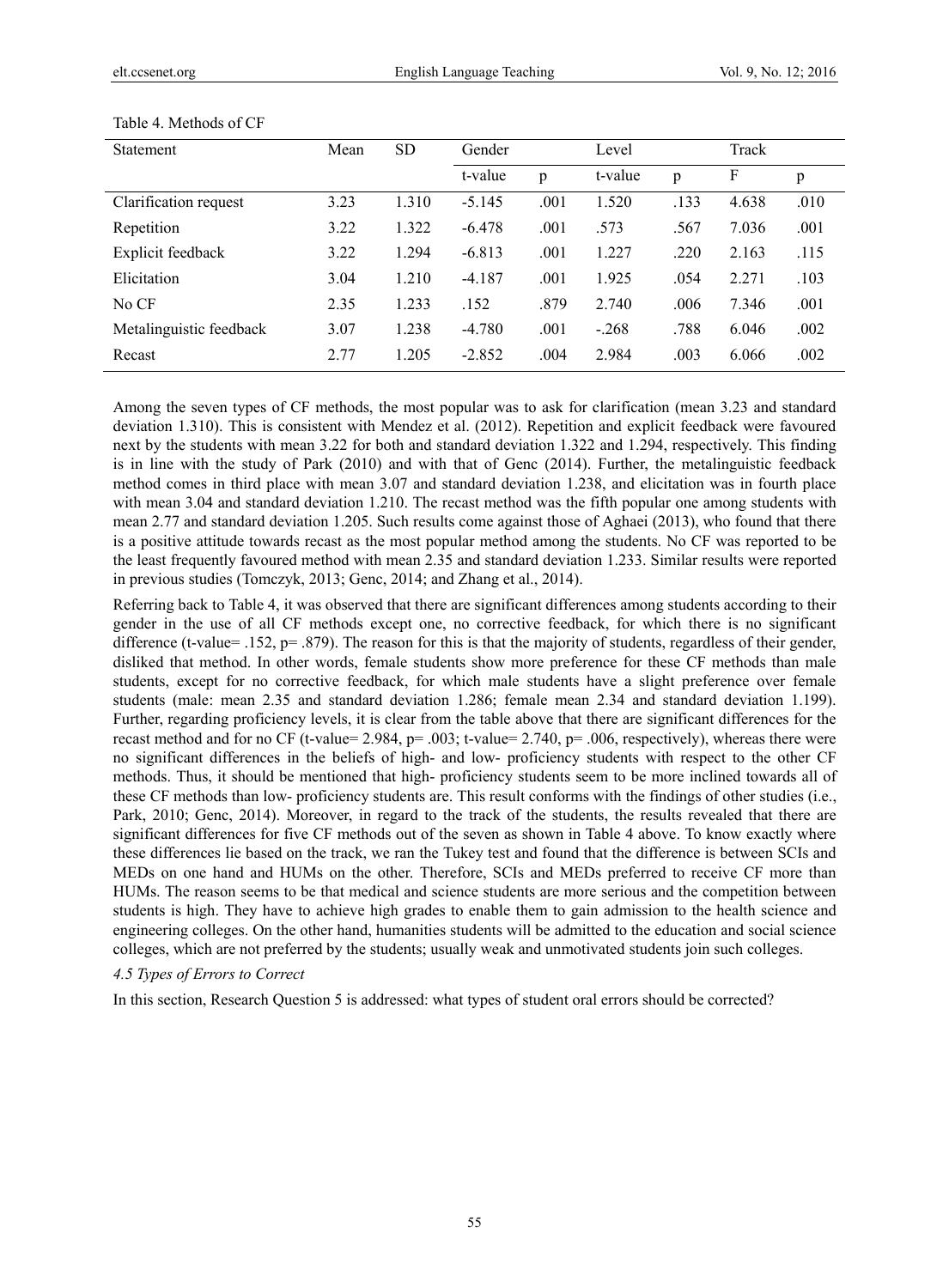| <b>Statement</b>    | Mean | <b>SD</b> | Gender   |      | Level    |      | Track |      |
|---------------------|------|-----------|----------|------|----------|------|-------|------|
|                     |      |           | t-value  | p    | t-value  | p    | F     | p    |
| Serious errors      | 3.73 | 1.319     | $-6.536$ | .001 | 1.573    | .116 | 3.230 | .040 |
| Less serious errors | 3.55 | 1.300     | $-6.311$ | .001 | 1.908    | .057 | 4.189 | .015 |
| Frequent errors     | 3.69 | 1.300     | $-6.249$ | .001 | 1.495    | .135 | 4.336 | .013 |
| Infrequent errors   | 3.45 | 1.227     | .557     | .577 | $-14.38$ | .001 | 7.909 | .001 |
| Individual errors   | 3.64 | 1.303     | $-5.162$ | .001 | .816     | .414 | 1.076 | .341 |

#### Table 5. Types of errors to correct

Table 5 shows the responses on the types of errors on which students prefer to be corrected. It seems that the majority of the students want to receive correction for serious and frequent errors in oral communication with mean 3.73 and standard deviation 1.319 and mean 3.69 and standard deviation 1.300, respectively. Such finding are supported by Genc (2014), and Zhang et al. (2014). Further, individual errors come in the third place with mean 3.64 and standard deviation 1.303. This sheds the light on student concerns about individual errors. Less serious errors and infrequent errors are the fourth and the fifth with mean 3.55 and standard deviation 1.300 and mean 345 and standard deviation 1.227, respectively. From the above results, it is clear that the students are interested in having all types of errors corrected, as the mean of all the above types are above 3.

With regard to gender and as is observed in the above Table, there are significant differences between men and women for all types of errors except infrequent ones. Specifically, the results show that the women want these errors to be corrected more than men. Such a finding is not surprising, and the reason behind this in my own experience might be due to women usually being more serious and interested in understanding everything than men. On the other hand, in regard to the proficiency levels, the results revealed that there is no significant difference between high- and low-proficiency students in these type of errors except for one type, which is infrequent errors (t-value= -14.38, p= .001). According to the results, low-proficiency students prefer this type of error to be corrected more than high-proficiency students (low-proficiency students: mean 3.810 and standard deviation 1.289 and high-proficiency students: mean of 3.199 and standard deviation 1.109). These results are consistent with the findings of Genc, Z., (2014). This might occur because those low-proficiency students face those types of errors more than high-proficiency students. The same result is found regarding track, as there is no significant difference between students in the different tracks regarding these types of errors except for one type, which is infrequent errors ( $F = 7.909$ ,  $p = .001$ ). To know exactly where the difference lies, we ran the Tukey test and found that the difference is between SCIs and HUMs (p= .001). Therefore, SCIs preferred to receive CF more than HUMs. The reason, as we mentioned earlier, is that science students are more interested in learning than humanities students, who chose this track because they lack the skills and the capabilities to join engineering and science colleges.

#### *4.6 Choice of Correctors*

This section will provide the answer to Research Question 6 according to the students' perception: who should correct the errors?

| Statement       | Mean | <b>SD</b> | Gender   |      | Level   |      | Track |      |  |
|-----------------|------|-----------|----------|------|---------|------|-------|------|--|
|                 |      |           | t-value  | p    | t-value | D    |       | D.   |  |
| Classmates      | 2.88 | 1.246     | $-4.138$ | .001 | 2.605   | .009 | 7.447 | .001 |  |
| <b>Teachers</b> | 3.39 | 1.272     | $-6.340$ | .001 | 2.915   | .004 | 2.850 | .058 |  |
| Myself          | 3.19 | 1.265     | $-5.795$ | .001 | .218    | .828 | 8.112 | .001 |  |

# Table 6. Choice of correctors

As Table 6 reports, students responded that they want their teacher to correct their oral errors with mean of 3.39 and standard deviation 1.272. The result confirmed the findings of some previous studies (Aghaei, 2013; Tomczyk, 2013; Zhang et al., 2014; Genc, 2014; Calsiyao, 2015). This might be because they trust their teacher more than they trust others. Self-correction had the second highest response with mean of 3.19 and standard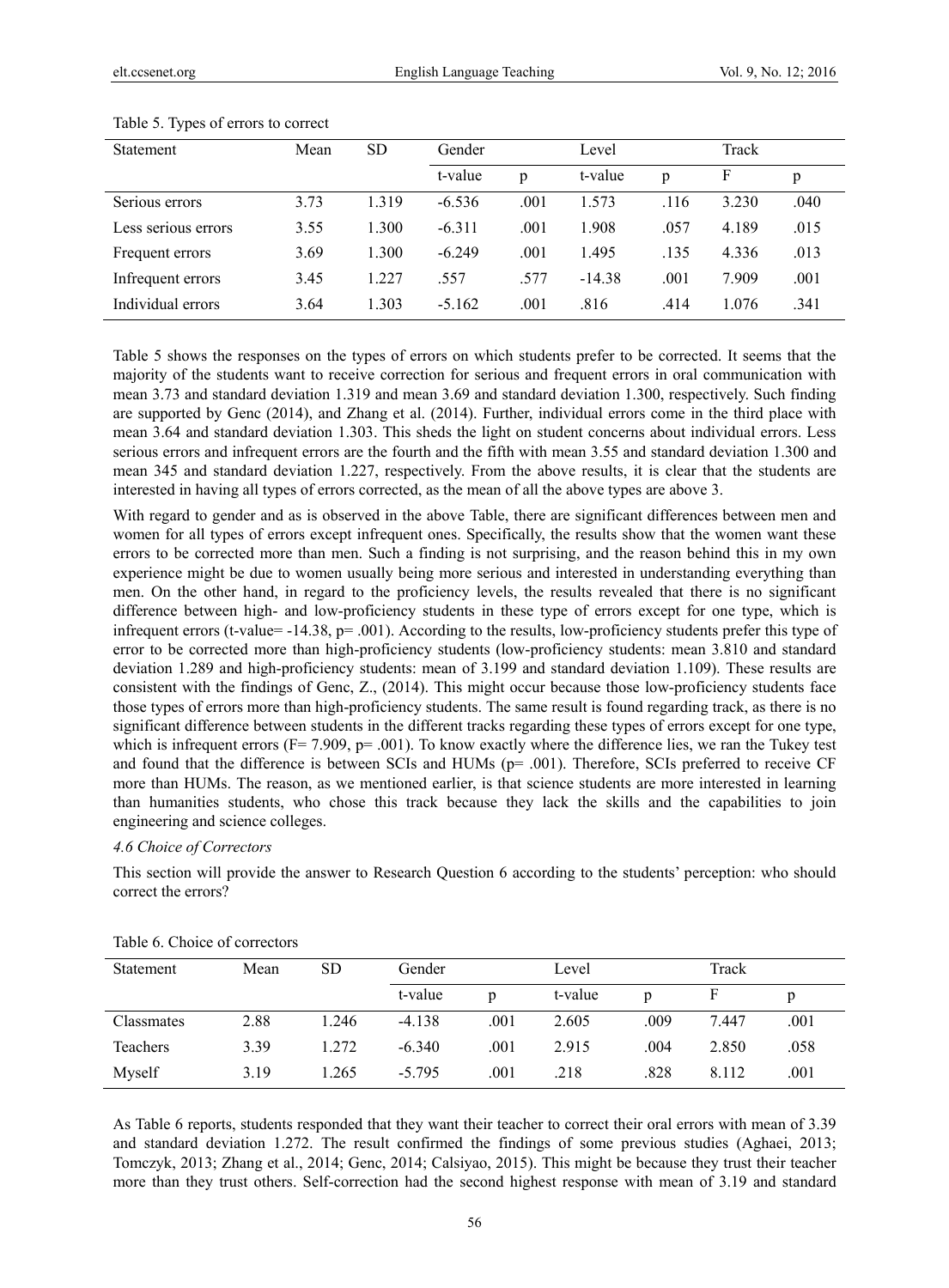deviation 1.265. This result is in line with Mendez, E. et al. (2012). On the other hand, their classmates' CF was the least favoured. This agrees with Tomczyk (2013).

Once gender is considered, the results reveal that there are significant differences between men and women for all choices of correctors. Hence, the results show that women prefer those people to correct their errors more than men do. The same result is found regarding the students' proficiency levels, as there are significant difference among students with different proficiency levels for classmates' CF and teachers' CF (t-value= 2.605, p= .009; t-value= 2.915, p= .004, respectively), while there is no significant difference for self-correction (t-value= .218, p= .828). However, high-proficiency students prefer those correctors a little bit more than low-proficiency students. Finally, the results indicate that there are significant differences among students in different tracks regarding these types of correctors for classmates' CF and self-correction ( $F = 7.447$ ,  $p = .001$ ;  $F =$ 8.112,  $p = .001$ , respectively), but there is no significant difference regarding teachers' CF (F= 2.850,  $p = .058$ ). To know exactly where the difference lies, we ran the Tukey test and found that the difference exists between SCIs and HUMs (p= .001) where SCIs students reported using these three types of corrections more than HUMs students. This result support the findings earlier.

## **5. Conclusion**

The purpose of this study was to explore Saudi EFL students' attitudes, and preferences towards corrective feedback, including the timing of CF, methods of CF, types of errors that should be corrected, and the one who should offer the correction. Further, it investigated factors that have been found to affect CF use, such as gender, proficiency level, and students' track, to obtain additional insights from the students' statements about their own CF beliefs.

The results of this study indicated a positive and high preference for CF. Students believe that correction of their spoken errors is necessary. This strongly emphasizes the importance of error correction in preventing fossilization of spoken errors that do not receive attention and feedback.

Similar results were obtained by Genc (2014), Zhang et al. (2014), and Calsiyao (2015). Among the many methods that might be used to provide corrective feedback, the students preferred to ask for clarification and repetition as well as explicit feedback over other methods, and the least frequently favoured method was no corrective feedback. The results also proved that contrary to immediate correction, which is usually regarded as disruptive, delayed correction, including CF after students finish speaking, at the end of the class or after the activity, was most favoured by students. Moreover, the findings illustrated that the most suitable person to provide CF was the teacher, followed by the learner doing self-correction; the classmate was the least favoured. However, we assume that self-correction should be promoted among learners because students are actively engaged in the process of language learning. Further, the results of this study demonstrate that students are willing to receive error correction for different types of errors in speaking. It was demonstrated that serious and frequent errors in oral communication were the most frequently favoured, followed by individual errors. Less serious errors and infrequent errors ranked fourth and fifth.

As far as other factors considered, gender, proficiency level, and track, the results revealed that first, there were significant differences between male and female CF beliefs with regard to importance, frequency and timing of CF as well as the methods of CF, the types of errors to be corrected, and the choice of correctors. Hence, the women were more aware of these than the men. Second, the students' track has more effect than the proficiency level, as there were significant differences for twelve out of twenty-one statements on the questionnaire. However, regardless of students' proficiency level and for the majority of statements except some of the methods of CF and one of types of errors as discussed earlier, there were no significant difference between the high- and low-proficiency students. This might be attributed to the fact that both groups were familiarized with the purpose, importance, and methods of CF and they knew that the purpose of CF was to help them to endorse their language learning by drawing their attention to inconsistencies between their mother tongue and the target language.

## *5.1 Pedagogical Implications*

1) The results of the current study highlight the importance of CF in oral communication in the classroom, as well as the high frequency of CF that is desired, as the majority of the students usually wanted their errors to be corrected. Therefore, teachers should provide CF to the students to help them to facilitate L2 acquisition, especially by using multiple feedback methods.

2) With regard to the timing of providing corrective feedback, the students preferred not to be corrected immediately, assuming that it was better to delay correction which unfortunately has some drawbacks. Although delayed correction is less disruptive and irritating than immediate correction, it is more effective to give CF after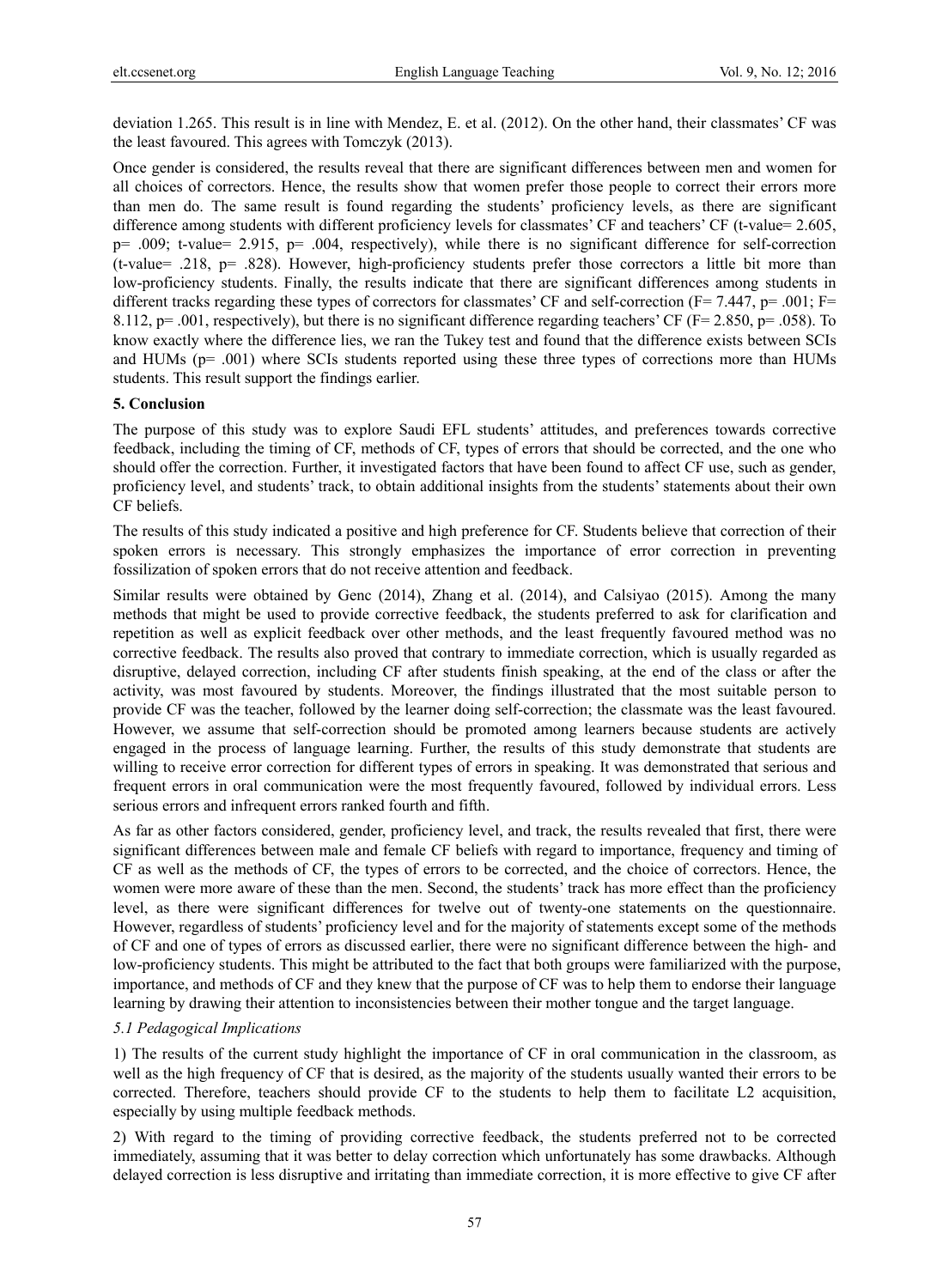erroneous forms have appeared because the processing mechanisms of students are then more likely to be activated.

3) The results showed that the students preferred their teacher to correct their errors, then to correct the errors themselves, and finally to be corrected by their classmates. However, fostering autonomous learning is a paramount task in the teachers' agenda, as is collaborative learning. Teachers should be aware of the advantages of classmate and self-correction, as they can increase language awareness and help learners to test hypotheses in the target language.

4) This study offers evidence for Ellis' (2009) general guidelines for giving CF. Specifically, Ellis (2009) suggests that:

"Teachers should ascertain their students' attitudes towards CF, [apprise] them of the value of CF, and negotiate agreed goals for CF with them. The goals are likely to vary according to the social and situational context. [….] Teachers should ensure that learners know they are being corrected (i.e., they should not attempt to hide the corrective force of their CF moves from the learners). Whereas it will generally be clear to learners that they are being corrected in the case of written CF, it may not always be clear in the case of oral CF".

#### *5.2 Limitations of the Study*

We hope that the current study has presented valuable information to the study of CF attitudes of Saudi EFL learners of English. As with any other study, there are some limitations, but none of them is a threat to the validity of the research. However, these limitations seem to provide suggestions for further research on how CF might be further investigated. The limitations of this study are as follows:

1) As the questionnaire was the main instrument in this study, its data are based on self-reporting.

2) The participants in this study were limited to Saudi EFL students enrolled in an intensive English language programme. This excludes undergraduate students in different years and graduate students.

3) The study set out to investigate students' attitudes towards CF and the effect of gender, proficiency level, and track on the students' attitudes and preferences of CF. Hence, the present study is not an account of all the possible factors.

#### *5.3 Recommendation for Further Research*

1)The literature review presented in this study revealed that in the area of Arab EFL in general and Saudi EFL in particular, CF in the oral context has not been investigated thoroughly enough. Therefore, further research is highly recommended to conduct descriptive, experimental, and cross-sectional studies on Arab EFL learners in general and Saudi EFL students in particular. These types of studies can be expected to provide a better understanding of Arab and Saudi EFL CF attitudes and beliefs.

2) Other studies should investigate the CF of both male and female Saudi students at different ages and educational levels.

3) Investigating the effect of training on CF use, including the success of its use, is a vital issue to take into consideration in further research.

4) Further research may use multiple-method approaches such as observation, oral interaction recording and qualitative interviews, among many other instruments.

#### **References**

- Aghaei, P. (2013). Learners' Perceptions toward the Effect of Recast on the Quality of Their Oral Output. *International Journal of Humanities and Social science, 3*(15), 233-237.
- Ammar, A., & Spada, N. (2006). One size fits all? Recast, prompts, and L2 learning. *Studies in Second Language Acquisition, 28*, 543-574. http://dx.doi.org/10.1017/s0272263106060268
- Bang, Y. (1999). Reacctions of EFL students to oral error correction. *Journal of Pan-Pacific Association of Applied Linguistic*s*, 3*, 39-51.
- Calsiyao, I. (2015). Corrective Feedback in Classroom Oral Errors among Kalinga-Apayao State College Students. *International Journal of Social Science and Humanities Research, 3*(1), 394-400.
- Cathcart, R., & Olsen, J. (1976). Teachers' and students' preferences for correction of classroom conversation errors. In J. Fanselow, & R. Crymes (Eds.), *TESOL*. (Vol. 76, pp. 41-45). Washington, D.C.: TESOL.
- Chadudron, C. (1977). A descriptive model of discourse in the corrective treatment of learners'errors. *Language learning,* 27, 29-46. http://dx.doi.org/10.1111/j.1467-1770.1977.tb00290.x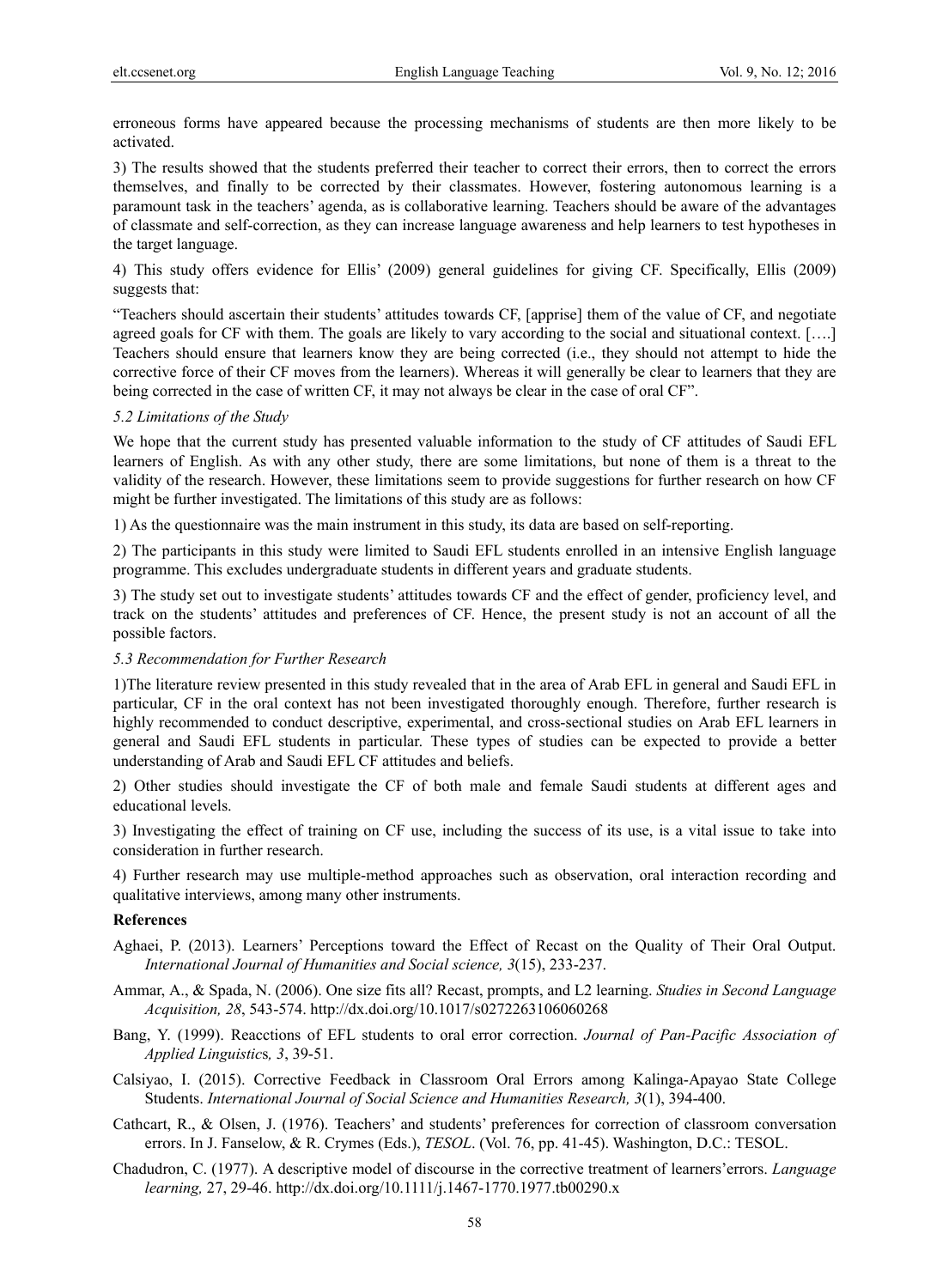- Chadudron, C. (1986). Teachers' priorities in correcting learners' errors in French immersion classes. In R. Day (Ed.), *Talking to learn* (pp. 64-84). Rowley, MA: Newbury House.
- Chadudron, C. (1988). *Second language classroom*. New York: Cambridge University Press. http://dx.doi.org/10.1017/CBO9781139524469
- Chenoweth, N., Day, R., Chun, A., & Luppescu, S. (1983). Attitudes and preferences of ESL students to error correction. *Studies in Second Language Acquisition, 6*(1), 79-87. http://dx.doi.org/10.1017/S0272263100000310
- Corder, S. P. (1967). The Significance of Learners' Errors. *International Review of Applied Linguistic, 5*, 161-170. http://dx.doi.org/10.1515/iral.1967.5.1-4.161
- DeKeyser, R. (1993). The effect of error correction on L2 grammar knowledge and oral proficiency. *The Modern Language Journal, 77*, 501-514. http://dx.doi.org/10.1111/j.1540-4781.1993.tb01999.x
- Doughty, C. (1994a). Finetuning of feedback by competent speakers to language learners. In J. Alatis (Ed.), *GURT 1993* (pp. 96-108). Washington, DC: Georgetown University Press.
- Ellis, R. (2009). Corrective feedback and teacher development. *L2 Journal*, *1*, 3-18.
- Ellis, R., Bassturkmen, H., & Loewen, S. (2001). Learners uptake in communicative ESL lessons. *Language Learning, 51*, 281-318. http://dx.doi.org/10.1111/1467-9922.00156
- Ellis, R., Loewen, S., & Erlam, R. (2006). Implict and explicit corrective feedback and acquistion of L2 grammar. *Studies of Second Language Acquisition, 28*, 339-368. http://dx.doi.org/10.1017/S0272263106060141
- Fukuda, Y. (2003). *Error treatment in oral communication classes in Japanese high schools*. Unpublished Master Thesis. San Francisco State University, San Francisco.
- Gass, S. (1997). *Input, interaction, and second language learner*. Mahwah, NJ: Erlbaum.
- Genc, Z. (2014). Correction Spoken Errors in English Language Teaching: Preferences of Turkish EFL learners at Different Proficiency Levels. *Education and science, 39*(174), 259-271.
- Haghani, M. (2012). Corrective feedback and the students' uptake. *ELT Weekly, 4*(11). http://www.eltweekly.com/elt-newsletter
- Han, Z. H. (2008). *Error Correction: Towards a differential approach*. Paper presented at The Fourth QCC Colloquuium on Second Language Acquisition. New York, NY.
- Harmer, J. (2001). *The practice of English language teaching*. London/New York.
- Hedge, T. (2000). *Teaching and learning in the language classroom* (Vol. 106). Oxford, UK: Oxford University Press.
- Hendrickson, J. M. (1978). Error correction on foreign language teaching, recent theory, research and practice. *Modern Language Journal, 62*(8), 387-398. http://dx.doi.org/10.1111/j.1540-4781.1978.tb02409.x
- James, C. (1998). *Errors in Language learning and Use*. New York: Longman.
- Katayama, A. (2007). *Learners' Perceptions toward Oral Error Correction*. JALT2006 Conference Proceedings. Tokyo: JALT.
- Katayama, A. (2007). Japanese EFL Students' preferences toward correction of classroom oral errors. *Asian EFL Journal, 9*, 289-305.
- Li, S. (2010). The Effectivness of Corrective Feedback in SLA: A Meta-Analysis. *Language learning, 60*, 309-365. http://dx.doi.org/10.1111/j.1467-9922.2010.00561.x
- Lin, Y., & Hedgcock, J. (1996). Negative feedback incorporation among high- proficiency and low- proficiency Chinese-speaking learners of Spanish. *Language Learning, 46*, 567-611. http://dx.doi.org/10.1111/j.1467-1770.1996.tb01353.x
- Long, M. H. (1996). "The role of the linguistic environment in second language acquisition". In R. William, & B. Tej (Eds.), *Handbook of second language acquisition. San Diego: Academic Press* (pp. 413-468). http://dx.doi.org/10.1016/B978-012589042-7/50015-3
- Lyster, R., & Ranta, L. (1997). Corrective feedback and learner uptake: Negotiation of form in communicative classrooms. *Studies in Second Language Acquisition, 19*, 37-66. http://dx.doi.org/10.1017/s0272263197001034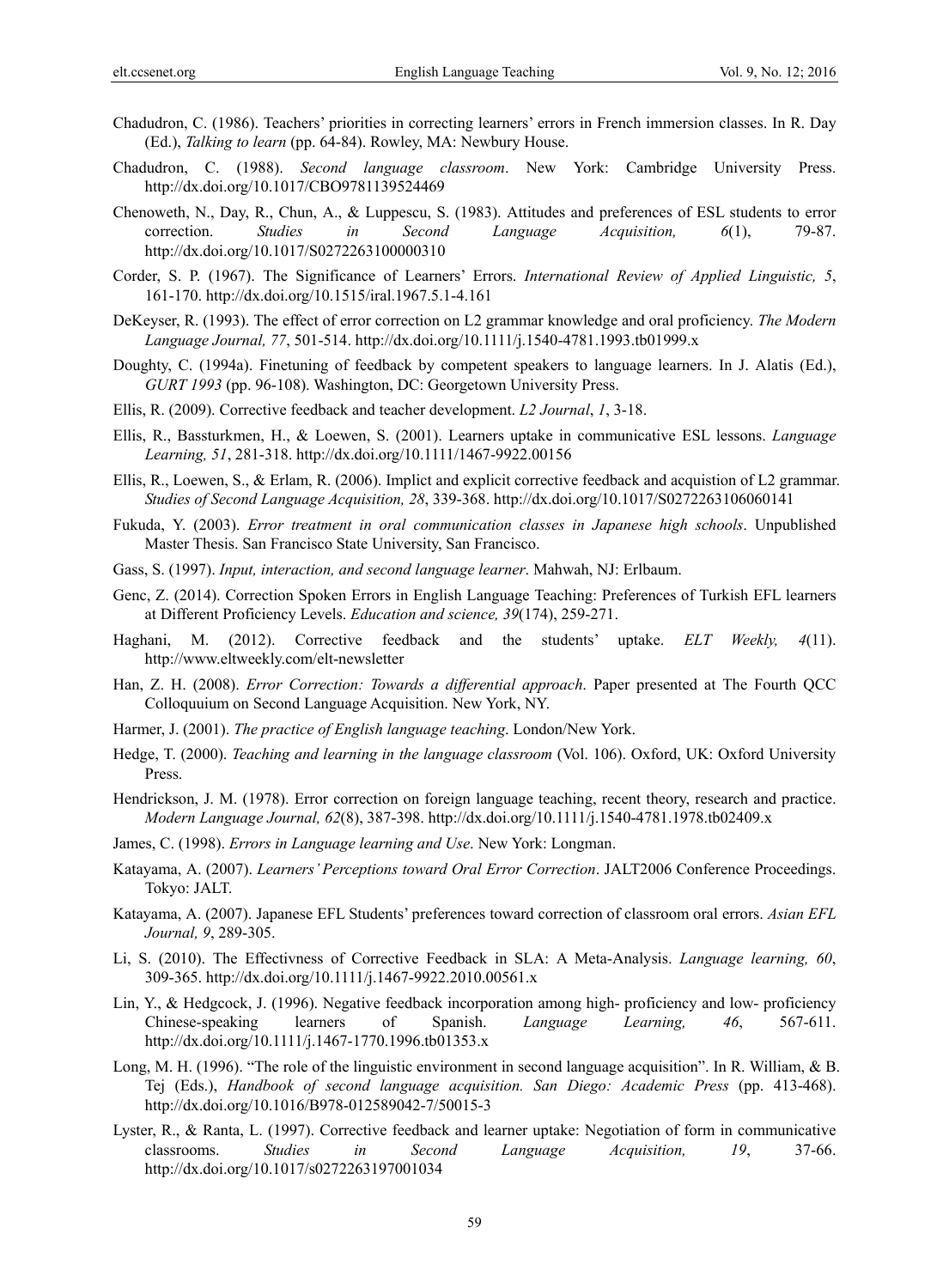- MacIntyre, P. (2007). Willingness to communicate in second language: Understanding the ddecision to speak as a volitional process. *Modern Language Journal, 91*, 564-576. http://dx.doi.org/10.1111/j.1540-4781.2007.00623.x
- McCargar, D. (1993). Teacher and student role expectations: Cross-cultural differences and implications. *The Modern Language Journal, 77*(2), 192-207. http://dx.doi.org/10.1111/j.1540-4781.1993.tb01963.x
- Mendez, E., & Cruz, M. (2012). Teachers' Perceptions about Oral Corrective Feedback and Their Practice in EFL Classrooms. *Profile, 14*(2), 63-75.
- Nunan, D. (1987). Communicative language teaching: The learner's view. In K. Bikram (Ed.), *Communication and learning in the classroom community* (pp. 176-190). Singapora: SEAMEO regional Language Centre.
- Oladejo, J. (1993). Error correction in ESL: Learners' preference. *TESL Canada Journal, 10*(2), 71-89. http://dx.doi.org/10.18806/tesl.v10i2.619
- Otavio, L. (2010). Oral correction: It's complicatwd. Luiz Otavio's ELT Page. http://www.luizotaviobarros.com/2010/08/oral-correction-language-learning.htmI
- Panova, I., & Lyster, R. (2002). Paterns of Corrective Feedback and Uptake in an Adult ESL Classroom. *TESOL Quarterly, 36*(94), 573-595. http://dx.doi.org/10.2307/3588241
- Park, G. (2010). Preference of Corrective Feedback Approaches Perceived by Native English Teachers and Students. *The Journal Of Asia TEFL, 7*(4), 29-52.
- Russell, V. (2009). Corrective feedback over decade of research since Lyster and Ranta (1997): Where do we stand today? *Electronic Journal of Foreign Language Teaching, 6*(1).
- Salazar, C. (2003). An analysis of implicit and explicit feedback on grammatical accuracy. *Miscelanea: A Journal of English and American Studies, 27*, 209-228.
- Salima, A. (2014). Teachers' Oral Feedback Impact on EFL Students' Oral Proficiency: Case of Undergraduate Classes of the English Branch At Mku-Biskra. Global IIIuminators. Retrived from http://creativecommons.org/licenses/by-nc-nd/4.0/
- Schmidt, R., & Frota, S. (1986). Developing basic conversational ability in a second language: A case study of an adult learner of Portuguese. In R. Day (Ed.), *Talking to learn: Conversation in second language acquisition* (pp. 237-326). Rowley, MA: Newbury House.
- Schulz, R. (2001). Cultural differences in student and teacher perceptions concerning the role of grammar instruction and corrective feedback: USA-Colombia. *Modern Language Journal, 85*, 244-258. http://dx.doi.org/10.1111/0026-7902.00107
- Selinker, L. (1972). Interlanguage. *International Review of Applied Linguistics, 10*, 209-230. http://dx.doi.org/10.1515/iral.1972.10.1-4.209
- Sheen, Y. H. (2011). *Corrective feedback, individual differences and second language learning*. Dordrecht: Springer. http://dx.doi.org/10.1007/978-94-007-0548-7
- Sheen, Y. H. (2004). Corrective feedback and learner uptake in communicative classrooms across instructional settings. *Language Teaching Research, 8*(3), 263-300. http://dx.doi.org/10.1191/1362168804Ir146oa
- Suzuki, M. (2004). Corrective Feedback and Learner Uptake in Adult ESL Classrooms. Teachers College, *Columbia University Working Papers in TESOL & applies Linguistics, 4*(2).
- Swain, M. (1985). Communicative competence: Some roles of comprehensible input and comprehensible output in its development. In S. Gass, & C. Madden (Eds.), *Input in second language acquisition* (pp. 235-253). Rowley, MA: Newbury House.
- Tomczyk, E. (2013). Perceptions of Oral Errors and Their Corrective Feedback: Teachers vs. Students. *Journal of Language Teaching and Research, 4*(5), 924-931. http://dx.doi.org/10.4304/jltr.4.5.924-931
- Truscott, J. M. (1999). What's wrong with oral grammar correction?. *The Canadian Modern Language Review, 55*, 437-456. http://dx.doi.org/10.3138/cmlr.55.4.437
- Tsang, W. K. (2004). Feedback and uptake in teacher-student interaction: An analysis of 18 English lessons in Hong Kong secondary classrooms. *Regional Language Center Journal, 35*, 187-209. http://dx.doi.org/10.1177/003368820403500207
- Williams, J. (2001). The effectiveness of spontaneous attention to form, *System, 29*, 325-340.